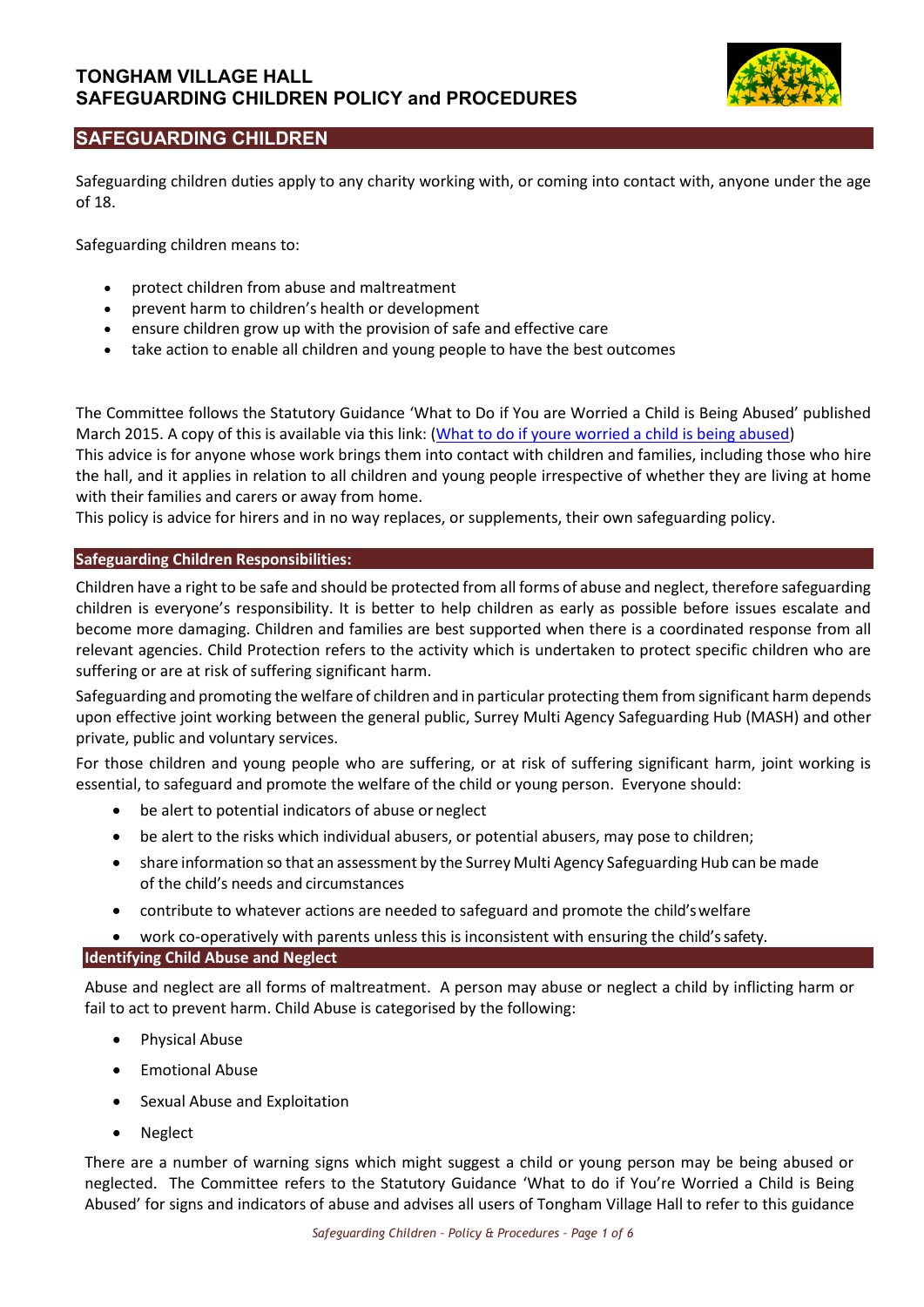

to help them identify signs and indicators of abuse.

### **Awareness**

This policy forms part of the terms and conditions of hire. All committee members and hall users must make themselves aware of this policy. There is an implied condition of hire that hirers have acquainted themselves with this and other Tongham Village Hall policy documents.

### **SAFEGUARDING CHILDREN PROCEDURES**

If you have concerns about a child you should make a referral or seek advice from the Multi Agency Safeguarding Hub (MASH) and report your actions to the committee.

- Tel: **0300 470 9100**
- **For concerns for a child or young person:** [csmash@surreycc.gov.uk](mailto:csmash@surreycc.gov.uk)
- Emergency Duty Team (EDT) 01483 517898
- Surrey Police 101 or 999 in an emergency

You may have concerns about a child because of something you have seen or heard, or a child may choose to disclose something to you.

If a child discloses information to you, you should:

- $\checkmark$  Do not promise confidentiality, you have a duty to share this information and refer to Surrey Multi Agency Safeguarding Board (MASH)
- $\checkmark$  Listen to what is being said, without displaying shock ordisbelief.
- $\checkmark$  Accept what is said.
- $\checkmark$  Reassure the child, but only as far as is honest, don't make promises you may not be ableto keep *eg*: *'Everything will be alright now'*, *'You'll never have to see that person again'*.
- ✓ Do reassure and alleviate guilt, if the child refersto it. For example, you could say, *'You're not to blame'*.
- $\checkmark$  Do not interrogate the child; it is not your responsibility to investigate further.
- ✓ Do not ask leading questions (*eg:* Did he touch your private parts?), ask open questions such as *'Anything else to tell me?'*
- $\checkmark$  Do not ask the child to repeat the information to another adult including another member of committee.
- $\checkmark$  Explain what you have to do next and who you have to talk to.
- $\checkmark$  Take notes if possible or write up your conversation as soon as possible afterwards.
- $\checkmark$  Record the date, time, place any non-verbal behaviour and the words used by the child (do not paraphrase).
- $\checkmark$  Record statements and observable things rather than interpretations or assumptions.

### **TONGHAM VILLAGE HALL**



### **What information will you need when making a referral?**

You will be asked to provide as much information as possible. Such as the child's full name, date of birth, address, school, GP, languages spoken, any disabilities the child may have and details of the parents. Do not be concerned if you do not have all these details, you should still make the call.

You should follow up the verbal referral in writing, within 48hrs. The Multi Agency Safeguarding Board will guide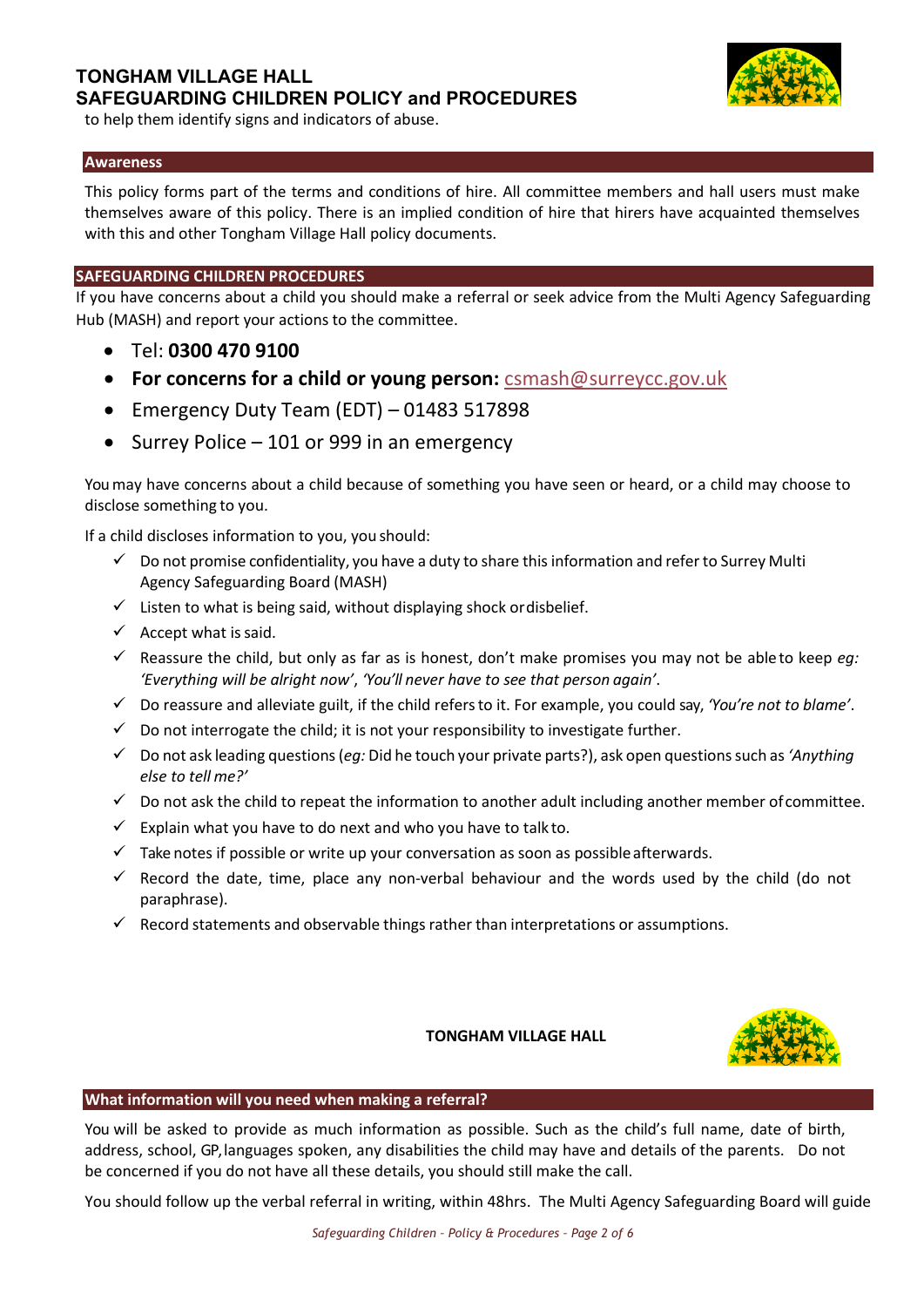# **TONGHAM VILLAGE HALL SAFEGUARDING CHILDREN POLICY and PROCEDURES**



you through the correct process.

## **Reviewing the Policy and Procedure**

This policy and procedure will be reviewed every year, this will include checking telephone numbers and any updates required by a change in local or national policy

### **Safeguarding children or adults at risk**

If you work with children or adults at risk you should:

- establish good safeguarding policies and procedures that all trustees and volunteers follow
- appoint a safeguarding lead to work with your local authority safeguarding boards
- manage concerns, complaints, whistleblowing and allegations relating to child protection or adults at risk effectively
- follow relevant legislation and guidance

Safeguarding adults applies to adults who have care and support needs and because of these care needs are unable to protect themselves from abuse or neglect (Care Act 2014)

### **Get checks on trustees and volunteers**

You must make sure that trustees and volunteers are suitable and legally able to act in their positions

Trustees and volunteers **suitability and Disclosure and Barring Service (DBS):** (for further information please visit<https://www.gov.uk/disclosure-barring-service-check/overview> ) All trustees and volunteers who come into contact with children on a regular basis must have their criminal record checked to ensure that they are suitable to work with children.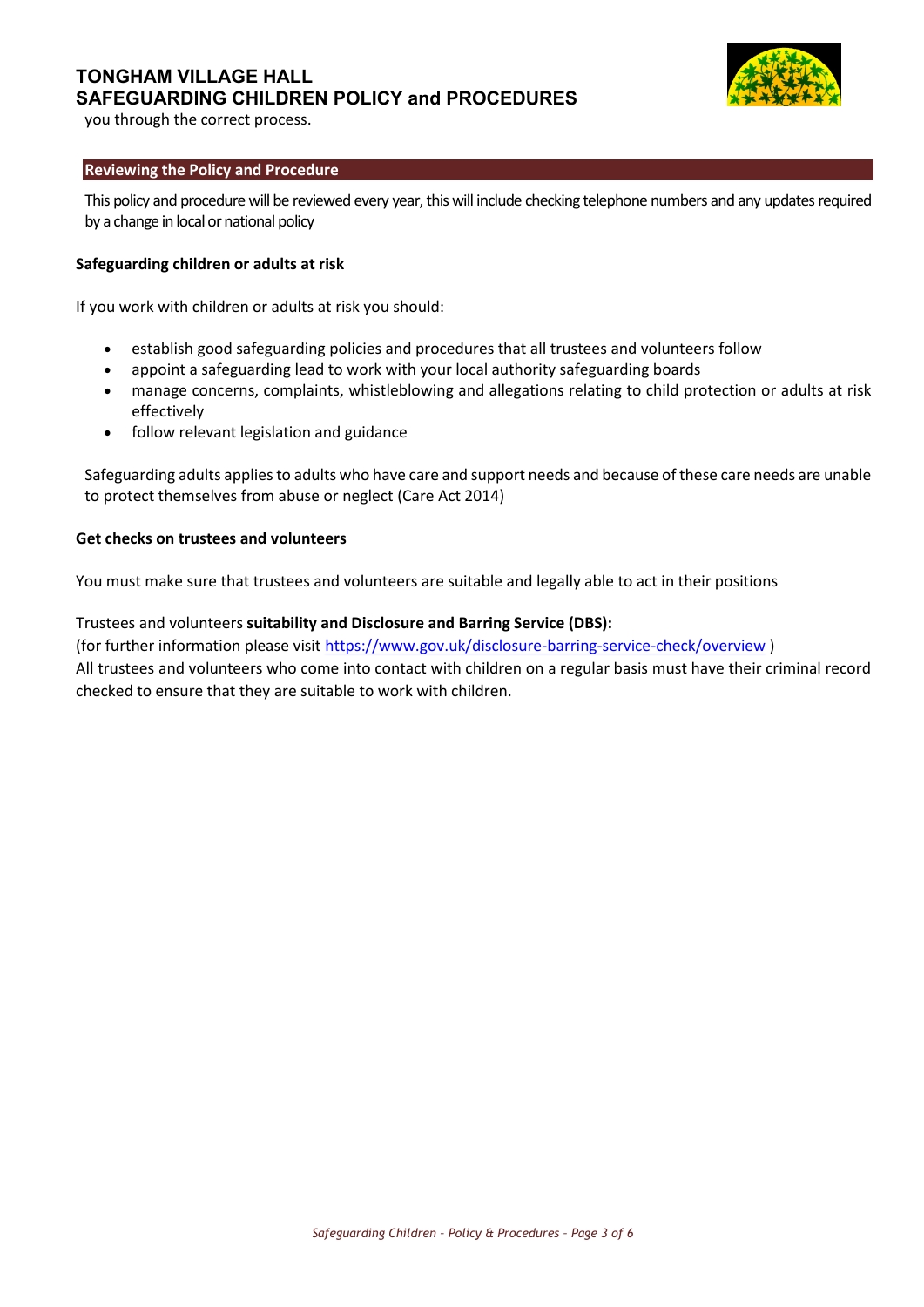## **TONGHAM VILLAGE HALL SAFEGUARDING CHILDREN POLICY and PROCEDURES**



#### **Allegations Involving a Member of Management Committee, a Volunteer or User of Tongham Village Hall**

Whistleblowing is an important aspect of safeguarding. Volunteers and users of Tongham Village Hall are encouraged to share genuine concerns about a person's behaviour. The behaviour may not be child abuse but they may not be following the code of conduct or could be pushing the boundaries beyond normal limits.

All volunteers and user of the hall should be aware of, and follow, the Village Hall's whistleblowing policy and procedures contained in the Complaints Procedure.

There may still be occasions when there is an allegation against a committee member, volunteer or user of the Village Hall. Allegations against those who work with children, whether in a paid or unpaid capacity, cover a wide range of circumstances

All allegations of abuse of children by those who come into contact with children using the Village Hall must be taken seriously. All reports of allegations must be submitted within one working day to the Chairperson.

The following guidance should be applied in all situations where it is alleged that a person who has come into contact with children has:

- $\checkmark$  Behaved in a way which has harmed a child, or may have harmed a child;
- $\checkmark$  Possibly committed a criminal offence against or related to a child;
- $\checkmark$  Behaved towards a child or children in a way which indicates that he/she is unsuitable to have contact with children.

The allegations may relate to the person's behaviour within Tongham Village Hall, at work or at home.

The Chairperson will discuss the matter with the committee members to determine what steps should be taken and where necessary obtain further details of the allegation and the circumstances in which it was made. It is not the Chairperson or Committee's responsibility to establish if the allegation is false or unfounded. It is important to ensure that all allegations are followed up and examined objectively by someone independent ofthe Tongham Village Hall, therefore all allegation will be referred to the Surrey Multi Agency Safeguarding Hub.

Some allegations will be so serious as to require immediate referral to the Surrey Multi Agency Safeguarding Hub and the Police without further discussion with the Committee, but common sense and judgement must be applied in reaching a decision about what action to take.